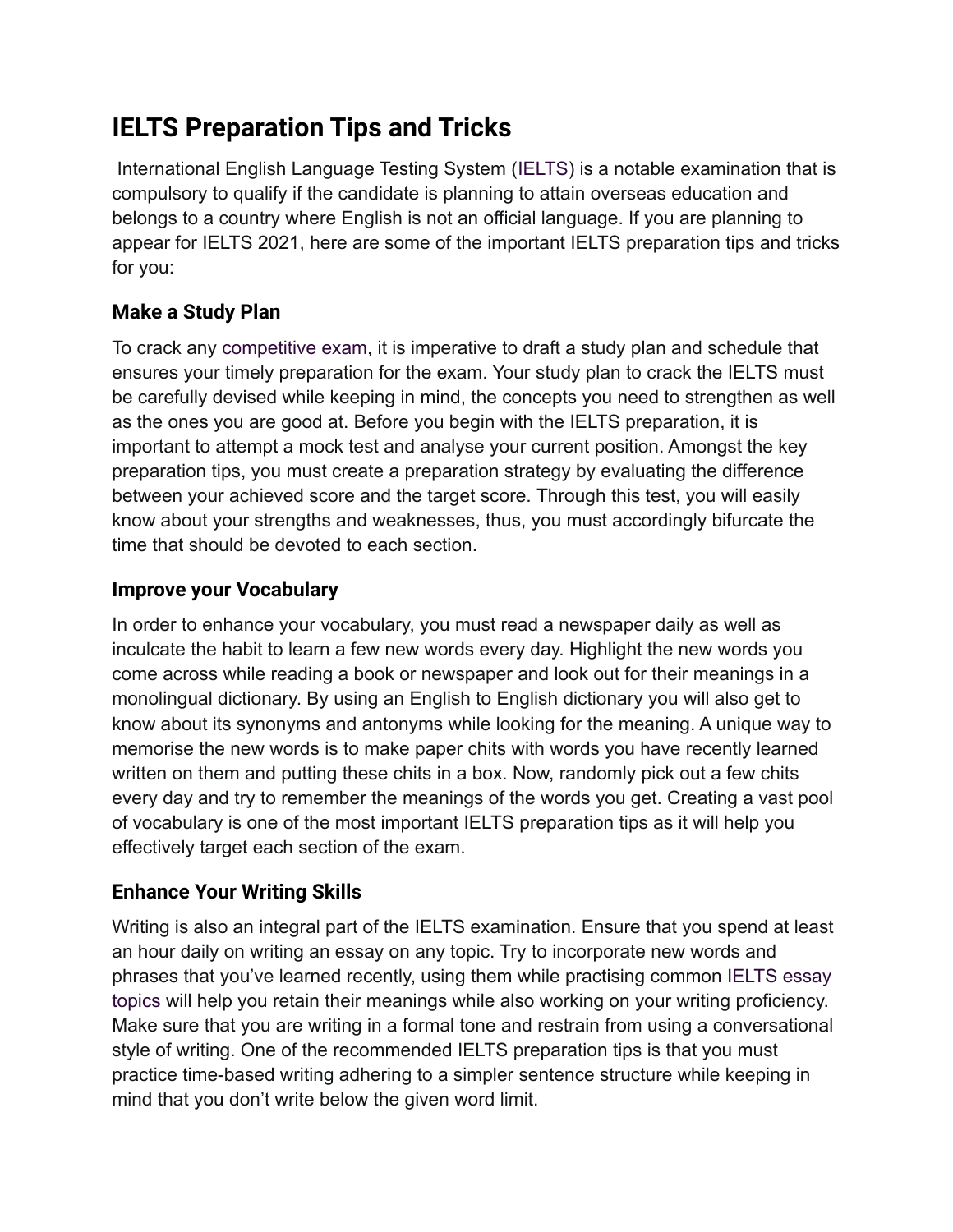### **Put Essential Focus on Fluency and Pronunciation**

No matter how well you focus on accentuating your writing and reading, the Speaking section emphasises on assessing your fluency, pronunciation and impromptu response. Remember the examiner is not testing your answer rather your fluency as well as your confidence and how effectively you tackle any difficult question. Practice the commonly-asked [IELTS speaking questions](https://leverageedu.com/blog/ielts-speaking-questions/) while analysing how fluently you are answering each question. Ensure that you use English for your daily communication and watch news debates and bulletins in English to get hold of the accent as well as to learn about responding effectively to any question. One of the most effective IELTS preparation tips is to practice speaking in front of a mirror and assessing your accent, fluency as well as enunciation. Along with working on your vocabulary, you must also learn new phrases which you can mould into the conversation during the test and it will surely help you get a high band score.

#### **Practice, Practice & Practice!**

IELTS is a time-bound test and includes a variety of questions like MCQs, gap-filling questions, short answers, long answers etc. Hence, it becomes necessary to save some time to revise your answers. As most of the questions require you to write the answer instead of selecting an option, you must adopt the central habit of time-bound writing. You must put in intense hours of practice and go through a variety of sample papers available offline and online. Attentively listen to the English news channels and try to formulate your answer to the questions during a debate and this will surely assist you in improving your writing as well as speaking skills. No matter how many IELTS preparation tips you know, they will be of no good if not put into practice.

### **Prepare for the Listening Section Through Audio Scripts**

While IELTS listening evaluates how well you can grasping verbal communication in English through audio format, it also examines your concentration and attentiveness. The best way to practice for IELTS listening section is through audio scripts which consist of word-to-word texts for audios you listen to. Moreover, you only get one chance to listen to the audios in this section so it is important that you train yourself to understand what is being said in one single attempt. Start your IELTS preparation by giving yourself the leniency to pause in between the practice audio tests but then with time, you must also test yourself on how well you can answer after listening to audio files in one single go.

### **IELTS Preparation Tips for Listening**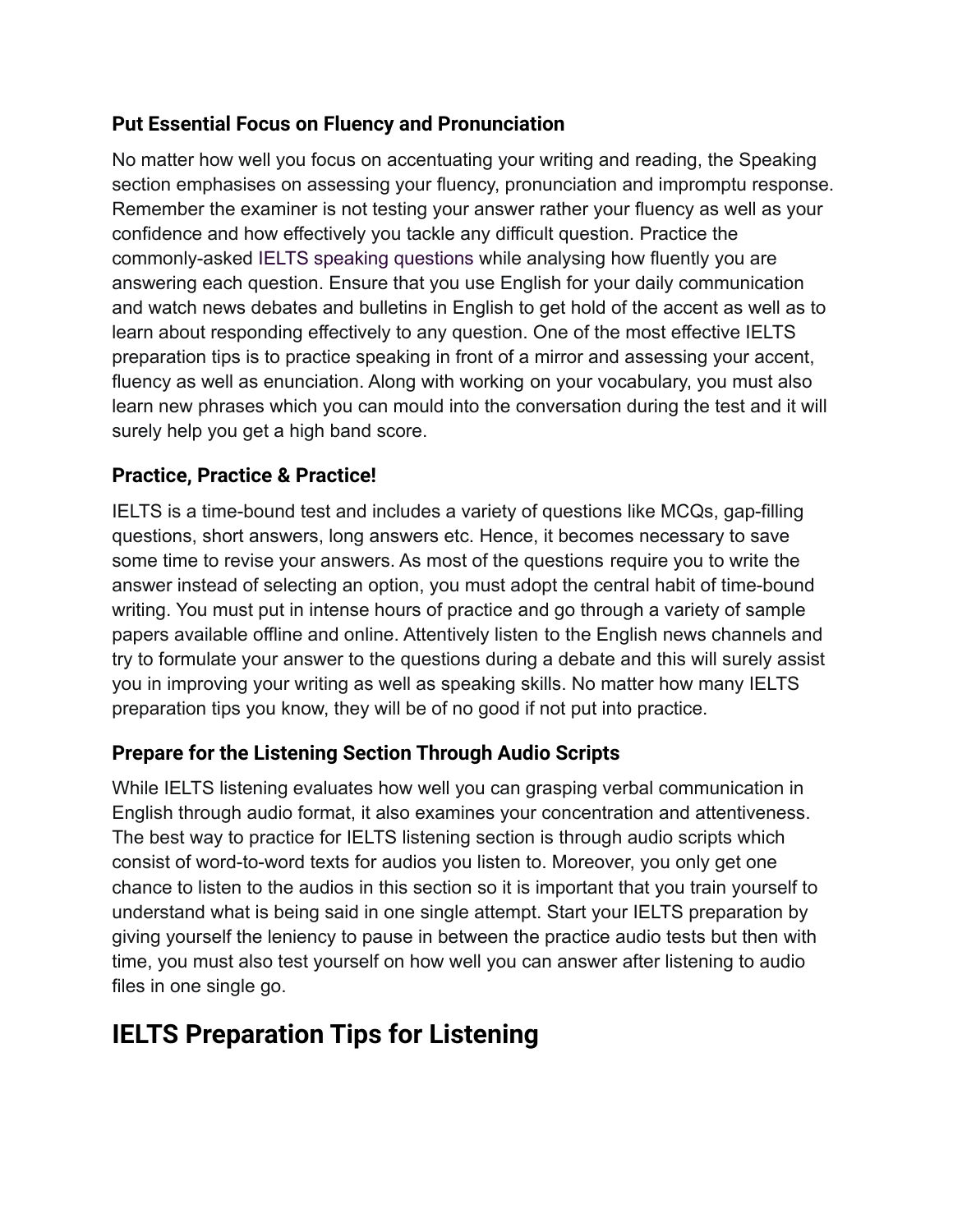- 1. The recording is played only once & it will not be repeated under any circumstances. It is important that all applicants focus on listening at that moment & don't divert your mind.
- 2. You should take important notes or pointers from the recording & write them down.
- 3. There is no negative marking, so instead of leaving the answer blank. You can try your luck by guessing the correct answer.
- 4. Don't exceed the word limit & proofread before submission.
- 5. You can use all capital letters, it will help you in avoiding spelling mistakes.

# **IELTS Preparation Tips for Reading**

- 1. This test has a time limit to test your ability to complete all the questions within the given time frame. Increase your reading speed by regular practicing. It will help you to pin down the answers quickly as well.
- 2. Look for the keywords, every answer will have keywords that will connect to its question.
- 3. It is important that all the answers are grammatically correct. If there are grammatical errors in your answers even if the answer is correct, the response will not be added.
- 4. Don't write your answers on the question paper, because of the time limit you won't be able to rewrite the answers on your sheet. Directly write on your answer sheet only.
- 5. Practice is the ultimate key to clearing IELTS. Practice the reading questions, it will help you to increase your vocabulary, better understanding of exam patterns, etc.

# **IELTS Preparation Tips for Writing**

- 1. It is advised that you divide your time. The first task will require 20 minutes & the second task will require 40n minutes. Try to finish both the task according to the time divided.
- 2. The most important tip for the IELTS writing test is the word limit. Try to write your response over 150 words in task 1 & over 250 words in task 2.
- 3. Avoid using the same phrases, ideas & concepts.
- 4. All your answers should be in active voice, avoid the use of passive voice.
- 5. It is recommended to add a conclusion in task 2. Try to write clear & well-defined answers. Don't add unnecessary words or irrelevant points.

# **IELTS Preparation Tips for Speaking**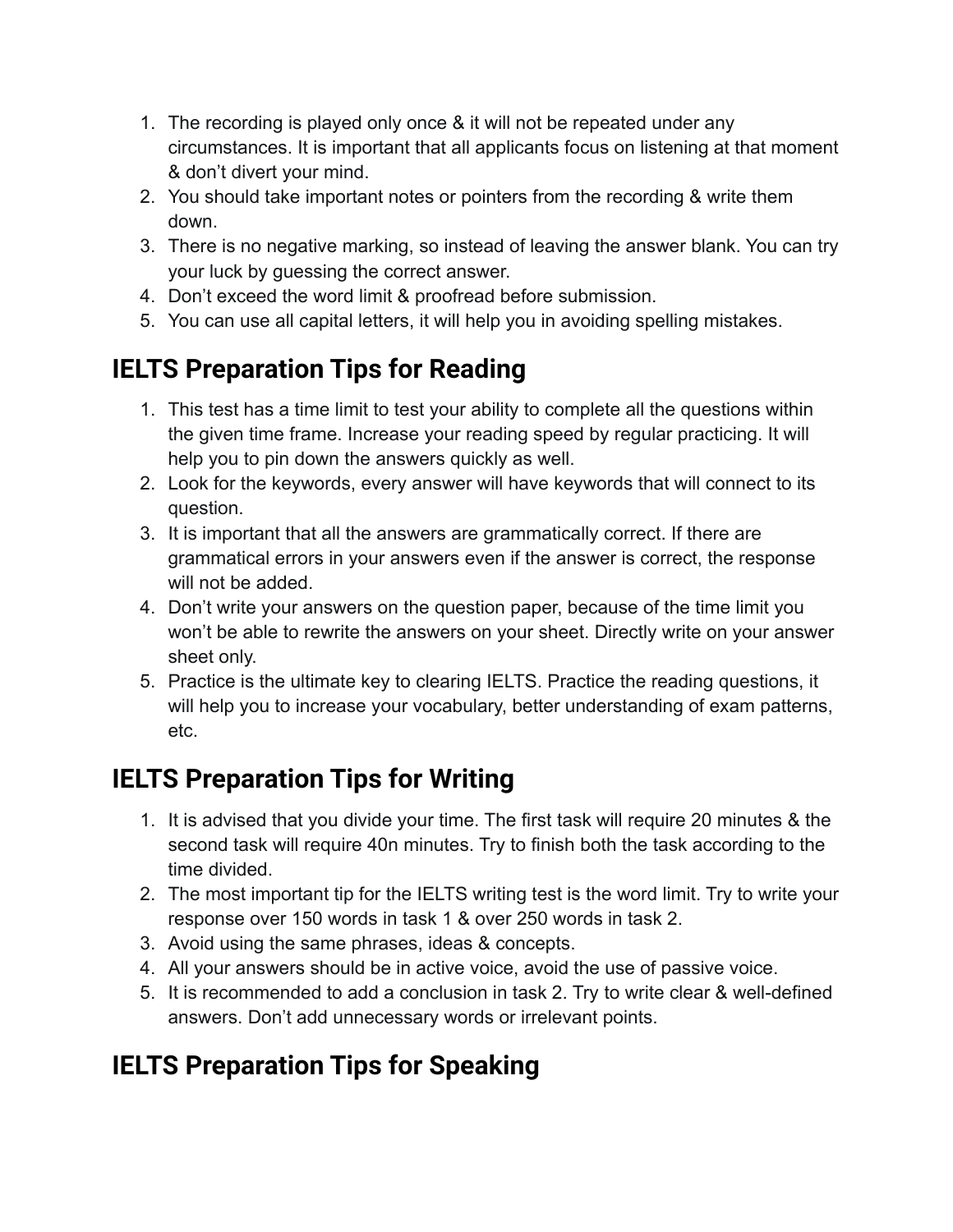- 1. Try to use words you know the correct pronunciation. Mispronounced words or using the word in that are not grammatically correct should be avoided.
- 2. It is not important to speak fast, you should concentrate on speaking fluently even if you a bit slow.
- 3. Avoid the use of filler words such as umm, hmm, well, yeah. It will make you sound underconfident.
- 4. Practice speaking at home on common IELTS topics like education, environment, tourism, etc.
- 5. It is recommended that you extend your answers but this does not mean adding irrelevant information. Always speak around the context & to the point.

# **IELTS Exam Day Tips**

- 1. Be punctual. Don't arrive at your IELTS test center late. Applicants that are late are not allowed to enter the examination hall.
- 2. Don't forget to carry a government-issued identification card. Without this, no applicant is allowed to appear for IELTS.
- 3. At the time of the listening test, make sure your headphones work properly. If there are any issues raise your hand & the invigilator with assist you.
- 4. Make sure your response is within the word limit. It is important that all applicants go through the test information thoroughly.
- 5. You are only allowed to carry a transparent water bottle, pen, pencil & eraser. Watches or any electronic devices are not allowed.

## **How to Prepare for IELTS at Home without Coaching?**

Improving your language skills can be difficult in the beginning and takes time to adopt. With consistent practice and staying open to feedback, a student can work on them and incorporate new methods to learn the language and become efficient in it, whether writing, reading or speaking. While carrying out your IELTS preparation online, inculcating small habits mentioned below can help you improve your command over the language.

- Reading newspapers/articles, blogs online
- Listening to podcasts
- Watching documentaries, English language movies with different accents
- Writing emails/messages to friends and families
- Practising your language skills in daily conversations
- Watch [IELTS tutorials](https://www.youtube.com/channel/UCGn54Lhkb_CjGMwA8HEzgTg) online

## **How to Prepare for IELTS at Home?**